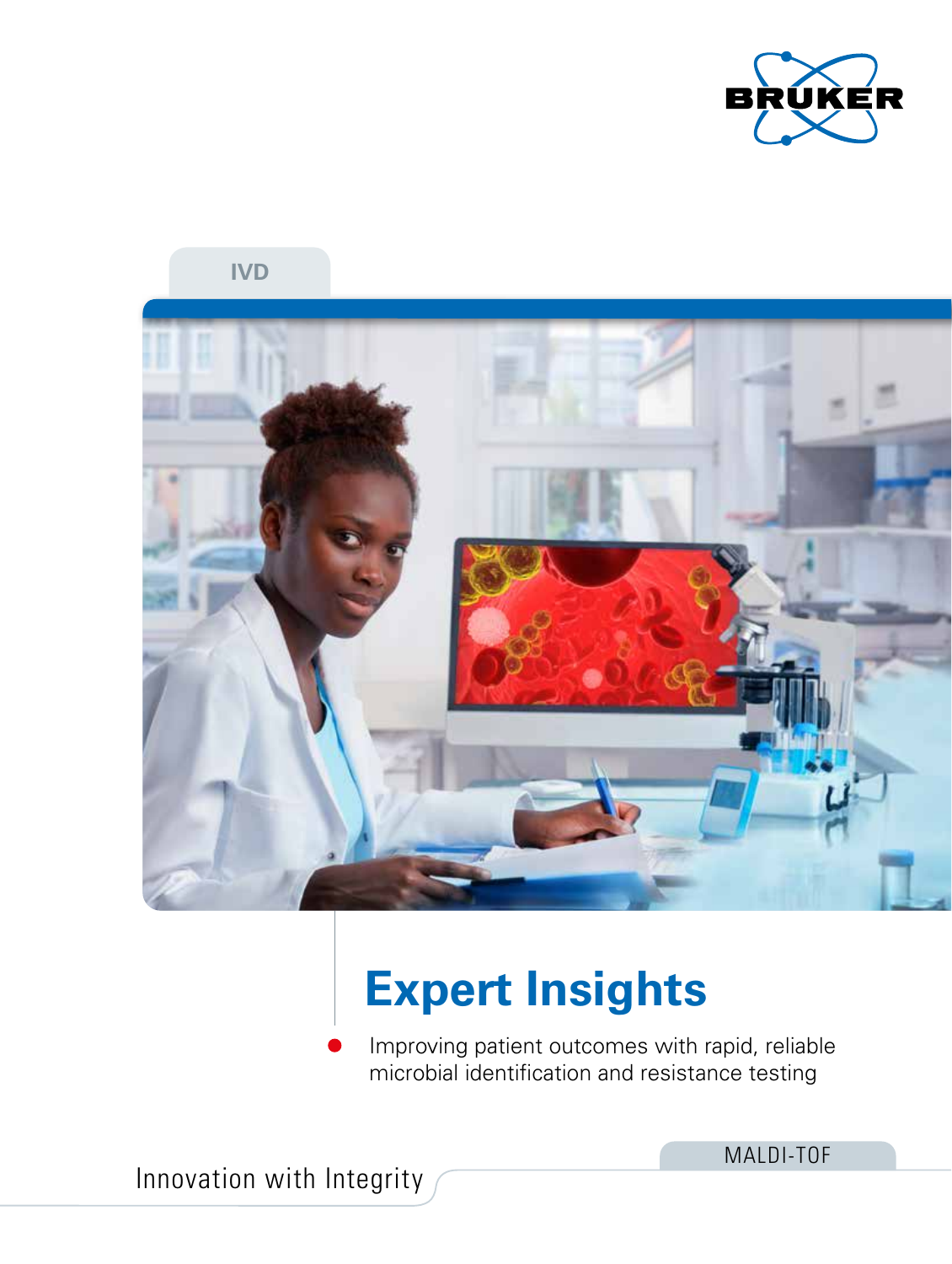## **Improving Patient Outcomes with Rapid, Reliable Microbial Identification and Resistance Testing**

Scientists are pioneering the *Bologna Workflow*, for microorganism identification and antimicrobial susceptibility testing after positive blood culture, with state-of-the-art MALDI-TOF MS technology.



#### Working with Bruker

Miriam Cordovana, Biomedical Laboratory Technician at the Sant'Orsola-Malpighi University Hospital of Bologna, has introduced the MALDI Biotyper positive blood culture (PBC) workflow into her laboratory, for fast and accurate microorganism identification and resistance detection.

"We can now identify microorganisms within 15-20 minutes after a PBC alert using the Bruker MALDI Biotyper® with the Rapid MBT Sepsityper®, enabling a dramatically shorter reporting time compared to classical routine methods."

### **Bacteriology, Mycology and Mycobacteriology Section, Sant'Orsola-Malpighi University Hospital**

The Sant'Orsola-Malpighi University Hospital in Bologna, Italy, is a polyclinic which develops and delivers multi-specialist research, education and training, promoting innovation and delivering high quality patient care and medical training. Founded in 1592, the S.Orsola-Malpighi University Hospital is one of the largest and oldest hospitals in Italy, with more than 1,500 beds and over 5,100 employees. The hospital has approximately 70,000 admitted cases, 3 million outpatient visits and 33,000 surgeries per year, and contains 67 Operative Units.

The hospital comprises all medical and surgical specialties, except for neurosurgery and dentistry, and is among the main Italian centers for transplants as well as an excellence center for oncology and hematology. Italy is currently facing a dramatic epidemiological situation regarding bacterial resistance to antibiotics. So, the Bacteriology, Mycology and Mycobacteriology section of the hospital's Operative Unit of Microbiology is dedicated to conducting rapid identification and antimicrobial susceptibility testing (AST) to combat this issue. This section has a staff number of 18, with seven medical doctors and microbiologists, and five students specializing in microbiology.

Miriam Cordovana is a Biomedical Laboratory Technician in the Bacteriology, Mycology and Mycobacteriology section at the hospital, and oversees the processing of biological samples, from their arrival at the laboratory to the execution of AST. She has played an integral role in the department's aim to optimize the whole workflow for blood culture microbial testing. Miriam joined the S.Orsola-Malpighi University Hospital in May 2007, having held positions at the University Hospital of Florence Careggi and the Human Genetic Laboratory of the University of Florence.

#### **Antimicrobial resistance in Italy**

The global rise of antimicrobial resistance has been widely reported over the last decade, par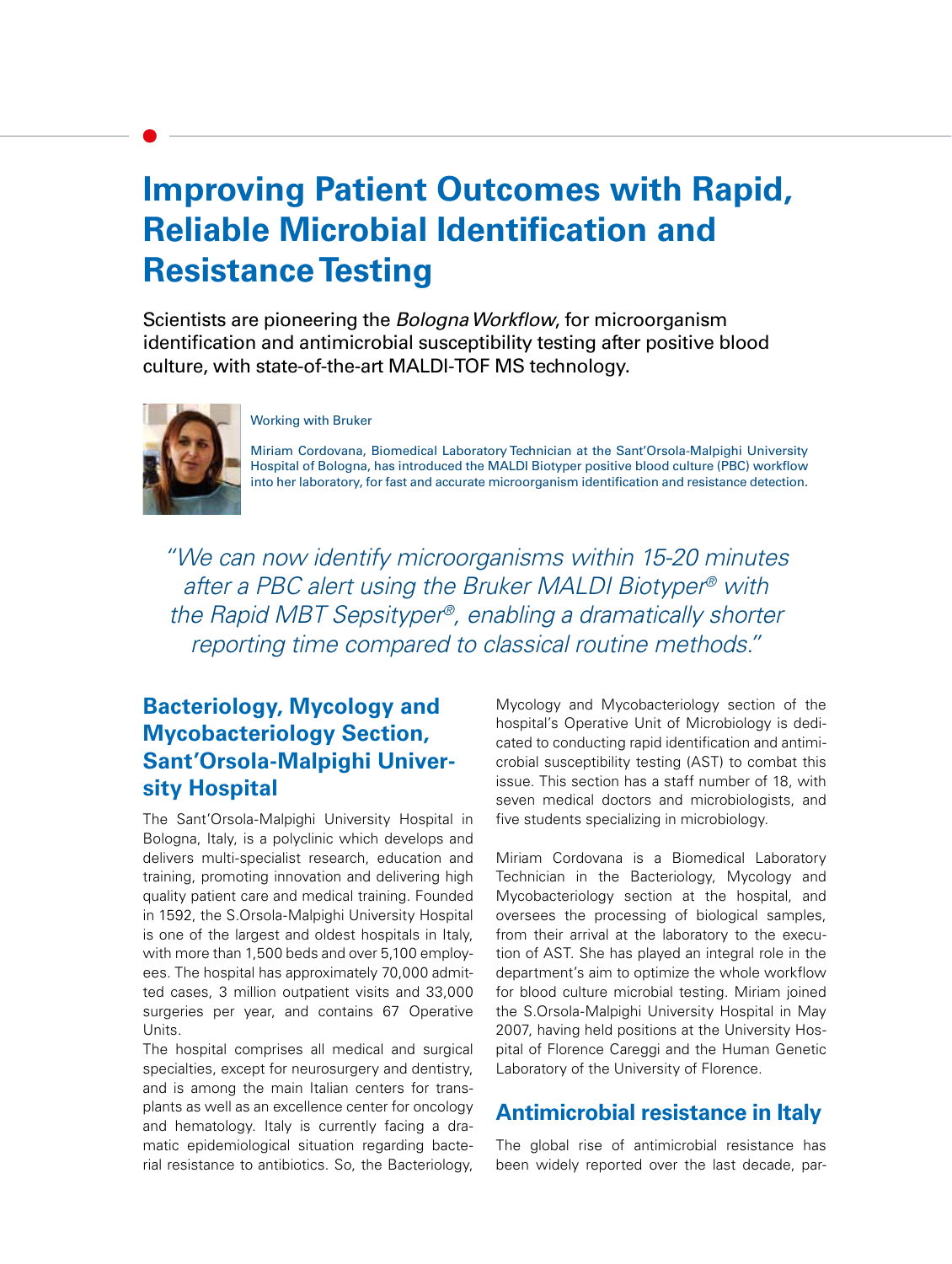ticularly in some regions of Europe, which are battling increasing levels of multi-drug resistant (MDR) microorganisms in the population. The prevalence of antimicrobial resistance shows distinct variations depending on the bacterial species, antimicrobial group and geographical region, and for several years, a clear pattern of increased resistance has become evident in southern and eastern European countries. Carbapenems are the most important last-line antimicrobial family for the treatment of infections with MDR Gram-negative bacteria, so particular attention has been paid to carbapenem-resistant bacteria. In countries with high levels of multi-drug resistance, such as Italy, only a few therapeutic options are now available for highly pathogenic infections, hence research is being directed towards technologies that are capable of rapidly detecting infecting organisms and establishing the degree of antimicrobial susceptibility.

Gram-negative bacteria are the most common cause of sepsis, followed by Gram-positive bacteria and fungi. Fast isolation and species identification are therefore critical to provide a targeted therapeutic strategy and de-escalate from broad spectrum antibiotics as soon as possible. Sepsis is thought to impact approximately 27-30 million people globally every year [1], with one third dying from the condition [2], so clinical microbiology laboratories are in need of an identification method which can allow clinicians to rapidly act upon results and manage blood stream infections.

#### **Carbapenemase-producing**  *Enterobacteriaceae*

The *Enterobacteriaceae* are a large family of Gram-negative bacteria, which includes many harmless species such as most strains of *E. coli*, in addition to some well-known pathogens, such as *Klebsiella* and *Salmonella*. *Klebsiella pneumoniae* is a common cause of urinary tract, respiratory tract and blood stream infections, and can spread rapidly between patients in healthcare settings. In Europe, more than one third of the *K. pneumoniae* isolates reported to the European Antimicrobial Resistance Surveillance Network (EARS-Net) in 2015 were resistant to at least one of the antimicrobial groups under surveillance (fluoroquinolones, third-generation cephalosporins, aminoglycosides and



carbapenems) [3]. Carbapenem-resistant *Enterobacteriaceae* (CRE) have emerged relatively recently as a class of bacteria that do not respond to this last-line antimicrobial treatment. Not all mechanisms of resistance have been fully understood or characterized, but isolates that produce carbapenemhydrolyzing β-lactamases (carbapenemases) are the focus of studies of resistance determination, and are thought to primarily contribute to the rapid dissemination of MDR organisms. Italy has one of the highest instances of carbapenem-resistant *K. pneumoniae* in Europe, with 33.5% of invasive isolates showing resistance [4]. The *Klebsiella pneumoniae* Carbapenemase (KPC)-producing *K. pneumoniae* family is endemic in Italy, and represents a severe public health concern.

The rapid detection of KPC-producing isolates is therefore highly desired, and many techniques have been developed in the past to attempt this, such as the modified Hodge test, the disk diffusion synergy test with inhibitors, and Carba NP (Nordmann Poirel) test. However, until recently these techniques have shown to be both slow (up to 24 hours) and time-consuming, lacking sensitivity (phenotypic methods), or having a limited number of antibiotic targets included. Other assays that are based on molecular methods can be expensive or have not been optimized for routine use. The power of matrix-assisted laser desorption/ionization (MALDI) - time-offlight (TOF) mass spectrometry (MS) technology is now being harnessed for the rapid detection of carbapenemase-producing bacterial strains. The hydrolytic activity of bacterial carbapenemases can now be detected by a functional assay – the Bruker MALDI Biotyper Selective Testing of Antibiotic Resistance-β-lactamase (MBT STAR-BL) assay – which is based on the distinct mass changes of the carbapenem molecule after enzymatic cleavage. An important advantage of this worldwide first MS-based phenotypic CE-IVD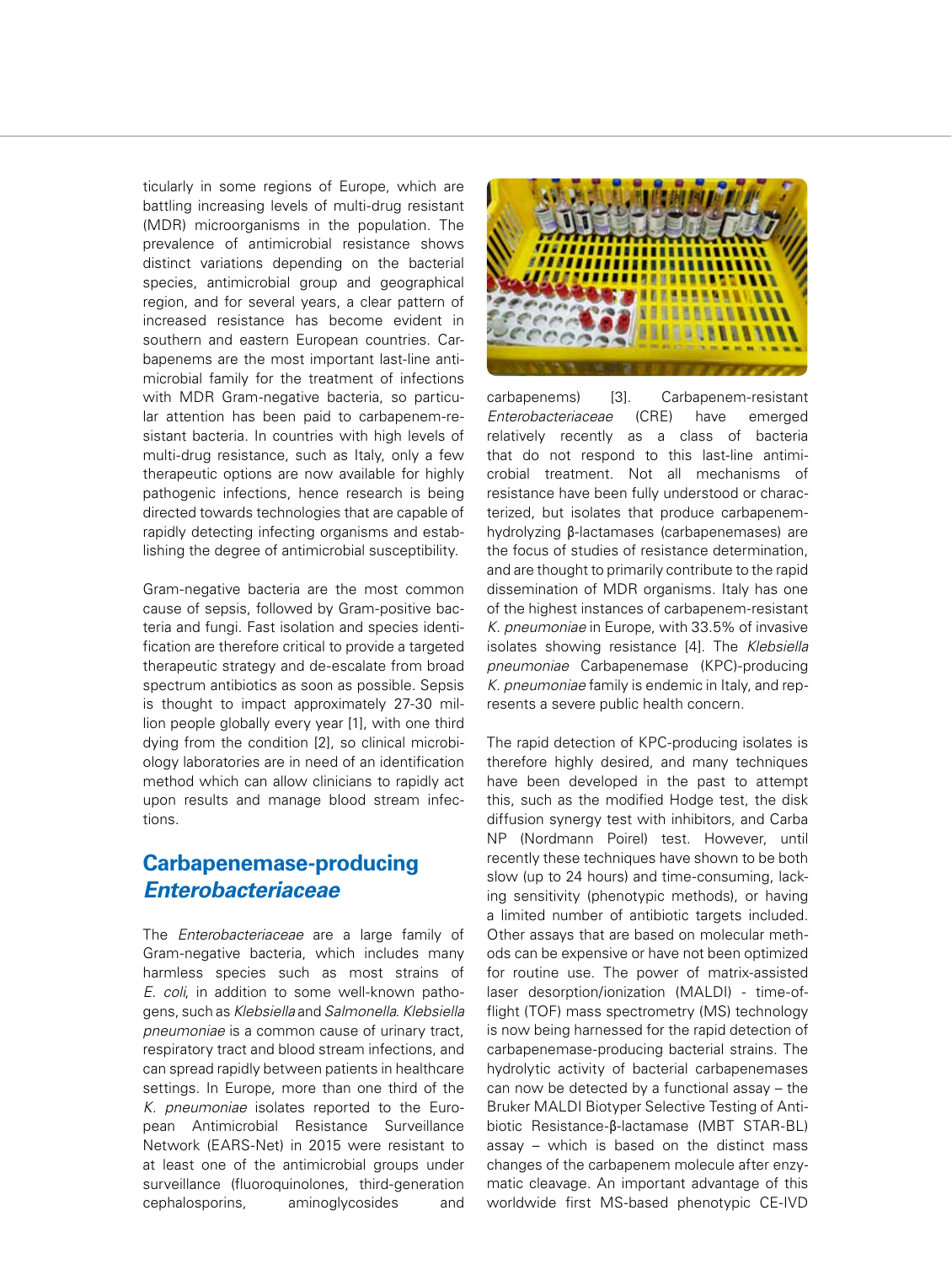labeled assay is that it can be applied directly from positive blood cultures (PBC) after MBT Sepsityper isolation.

#### **Implementation of the**  *Bologna Workflow*

The S.Orsola-Malpighi University Hospital recently introduced the integrated *Bologna Workflow* to the Bacteriology, Mycology and Mycobacteriology section, for rapid and cost-effective microbial identification and AST from PBCs. The Bologna laboratory has validated all non-IVD methods, software, kits and workflows described in the current article in house for clinical use in the Bologna laboratory. The subtyping module is currently available for research use only, but will soon be available as an IVD-CE product. There is an urgent priority in clinical microbiology, as the spread of resistance against third-generation cephalosporins and carbapenems among Gram-negative bacteria poses a high burden on the Italian healthcare system, and is rapidly rising elsewhere in Europe and worldwide. The complete workflow speeds up time to result, enabling clinicians to make critical treatment decisions sooner. Miriam explains the importance of a new laboratory protocol:

*"Our institution has been trying for many years to optimize the whole workflow for blood culture. We are continuously trying to reinforce the need for rigorous procedures, from the correct disinfection of the skin before sampling, to indications about optimal timing for sampling.* 

*Since the introduction of MALDI-TOF MS as part of our routine microbiology workflow, we are constantly evaluating procedures allowing shorter identification from blood cultures. One of these methods is based on the Rapid Workflow of the MBT Sepsityper Kit."*

#### **Bruker's MALDI Biotyper®**

The MALDI Biotyper (MBT), based on state-of-the-art MALDI-TOF mass spectrometry technology, allows for the identification of thousands of different microbial species. This, combined with automated detection of specific resistances in one workflow, makes the MBT a powerful tool in clinical microbiology laboratories.

### **MBT Sepsityper® IVD kit**

The Sepsityper workflow is performed in conjunction with Bruker's MBT system, for rapid isolation of microorganisms from positive blood cultures with a time to identification of 15-20 minutes. This enables up to 24 h faster decision-making for clinicians and, therefore, improved patient outcomes in sepsis cases.

#### **MBT STAR®-BL IVD assays**

Bacterial cell isolates from positively flagged blood cultures – using the rapid Sepsityper workflow – can undergo β-lactamase activity detection with the MBT STAR-Carba and STAR-Cepha IVD Kits. This enables rapid detection of carbapenemase/cephalosporinase activity and identification of bacteria in one workflow.

For the past few years, the most concerning infectious diseases have been hospital-acquired infections by carbapenem-resistant bacterial strains and, given the dramatic epidemiological situation in Italy, focus on minimizing infection transmission and reducing morbidity and mortality is key. The *Bologna Workflow* is composed of the Bruker MBT platform, the MBT Subtyping Module, the MBT Sepsityper Kit, the MBT STAR-Carba assay for fast carbapenem-resistance testing, and the new STAR-Cepha kit for functional resistance testing against third-generation cephalosporins.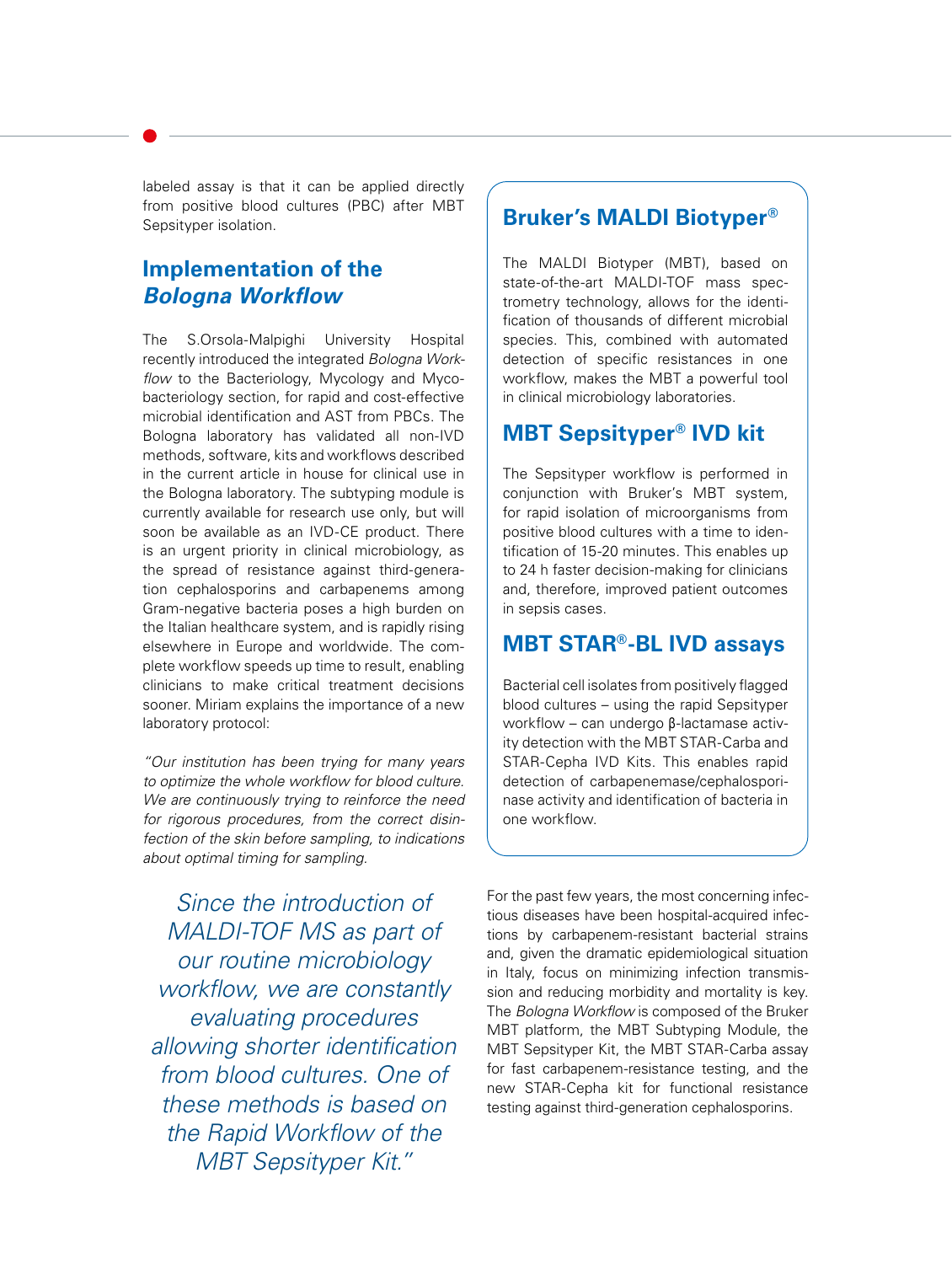

Figure 1: The *Bologna Workflow* implemented at the S.Orsola-Malpighi University Hospital, Bologna.

Miriam describes the workflow in more detail:

*"We use the Rapid Sepsityper kit to extract the bacterial pellet, used for species identification performed by the MBT system, equipped with the MBT Subtyping Module. The isolates from a positively flagged blood culture, using the Sepsityper workflow, can then undergo further resistance testing using the same residual bacterial pellet with the MBT STAR-Carba and MBT STAR-Cepha assays to detect β-lactamase activity.* 

*Compared with traditional methods, all requiring a subculturing step, the Bologna Workflow is shorter by up to 24 hours, saving up to one day, and the methods are much easier for users to handle.*

*In addition they provide higher quality results (correct identifications) and better throughput (number of samples identified). The previous subculture-based methods provided the same number of results per day, but the percentage of correct identifications was significantly lower (around 65%) with a longer time-to-report (approx. 3 h). The implementation of the Rapid Sepsityper workflow has improved this significantly, with over 91% correct identifications (Table 1). It also fills in the gaps of hard-to-identify bacteria that the previous method left behind. This reflects in a higher degree of satisfaction from the operators and clinicians."*

The *Bologna Workflow* combines rapid identification with the MBT STAR-Carba assay for fast carbapenem-resistance testing. An automated warning for carbapenem-resistant *K. pneumoniae* (KPC), associated with the  $bla_{KPC}$  gene, is performed with the MBT Subtyping Module. For the S.Orsola-Malpighi University Hospital, the KPC cases (around 95%)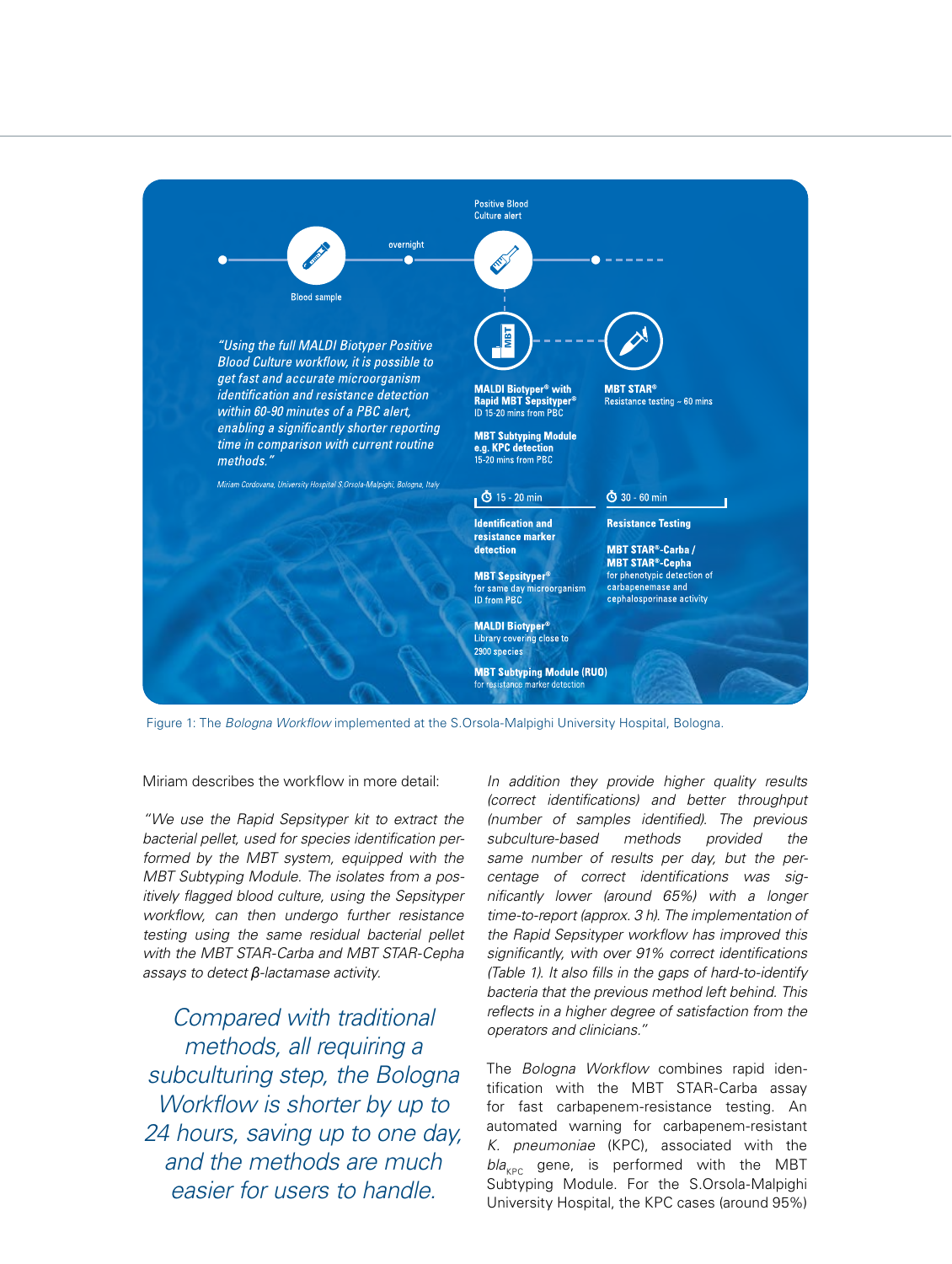Table 1: Results from the S.Orsola-Malpighi University Hospital: comparison between the formerly used 'chocolate' method (subculturing of an enriched bacterial pellet on chocolate agar), and the Bruker MBT Sepsityper kit, both followed by identification using the MALDI Biotyper (MBT).

|                                                        | <b>Correct identification results</b> | <b>No identification</b> | <b>Total</b> |
|--------------------------------------------------------|---------------------------------------|--------------------------|--------------|
| <b>MBT Sepsityper+</b><br><b>MBT</b> identification    | 587 (91.7%)                           | 53                       | 640          |
| <b>Chocolate method +</b><br><b>MBT</b> identification | 231 (67.3%)                           | 112                      | 343          |

make up the majority of *K. pneumoniae* identifications. Continuous expansions and developments of the MBT reference library also enable the Bologna Hospital to detect very rare species in a PBC. A recent MBT library update (2018) added another 239 species across 24 microbial genera, which improves the coverage of biological diversity for the identification workflow. The complete workflow covers identification of over 2,700 microbial species from PBCs, speeding up time to result and enabling clinicians to make critical treatment decisions sooner.

#### **Detecting Resistant Microbes using the MBT Subtyping Module**

KPC-producing *K. pneumoniae* first emerged in Italy in 2010, and, since then, Miriam and the Bologna hospital laboratory have been conducting a research project to phenotypically characterize and store the strains, and evaluate different methods of detection. Lau *et al*. (2014) discovered a specific MALDI-TOF mass peak at 11,109 m/z appearing in KPC-producing isolates, which is coded at the pKpQIL plasmid carrying the *bla*<sub>KPC</sub>



Figure 2: The pKpQIL plasmid-related peak in the MALDI mass spectra of *K. pneumoniae*. The upper spectrum shows a KPC-producing strain exhibiting the specific 11,109 m/z peak. The lower spectrum shows a negative control, without the specific peak. Reproduced from reference [6] in accordance with the Creative Commons License (https://creativecommons.org/licenses/by/4.0/).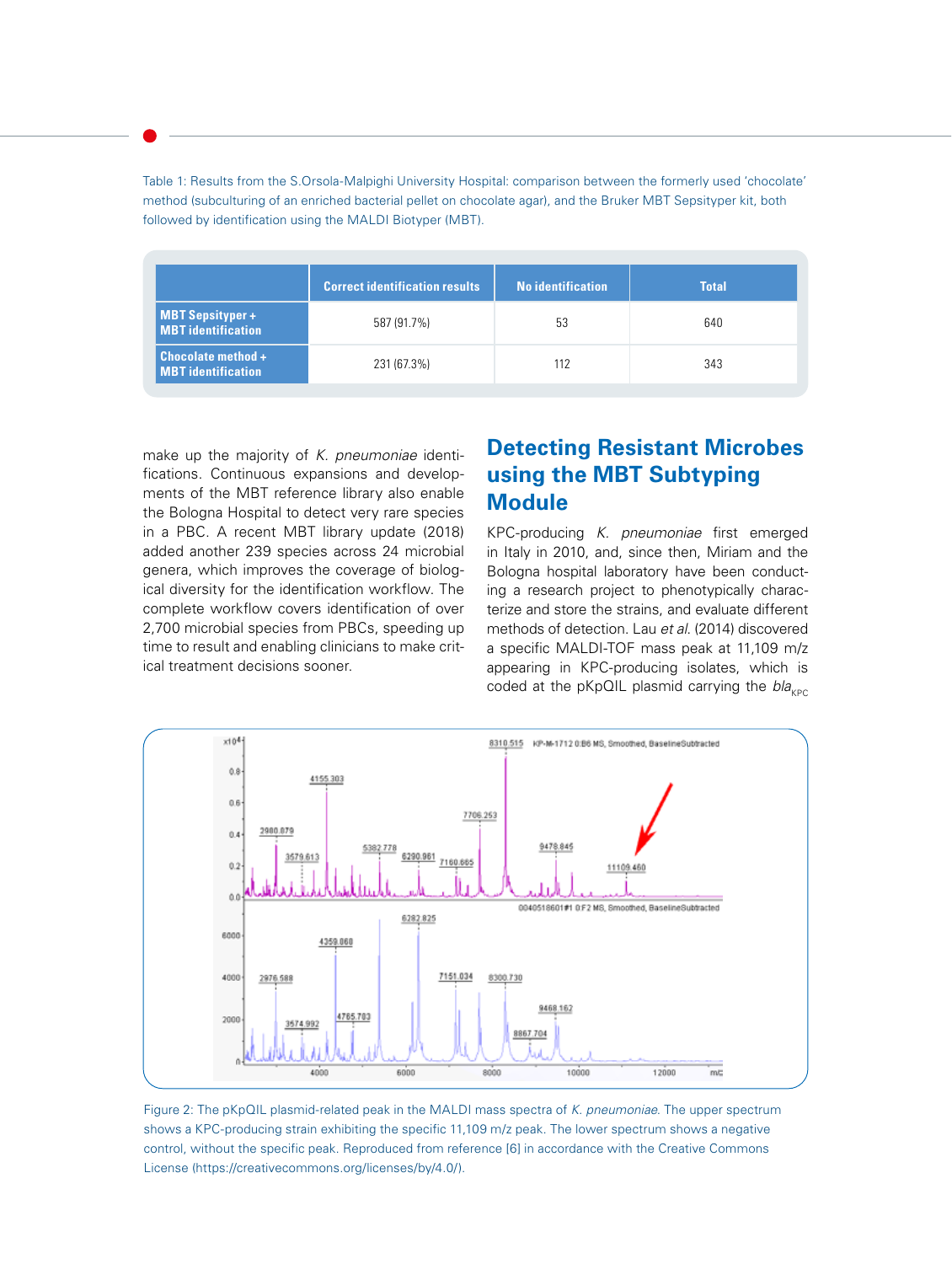

Figure 3: Detection in the window of m/z 11,109 +/-5. The dotted red line corresponds to a multiple of the average noise in the spectrum. It is used as a threshold for the intensity in peak detection. (A) KPC-positive *K. pneumoniae* strain with a peak for the pKpQIL plasmid. (B) KPC-negative strain. In the detection window only noise below the detection threshold can be observed. Reproduced from reference [6] in accordance with the Creative Commons License (https://creativecommons.org/licenses/by/4.0/).

gene [5]. The automated identification of these KPC-producing *K. pneumoniae*, by detecting this specific KPC-related peak in the MALDI-TOF MS spectra, is now implemented in the MBT Subtyping Module, allowing a "presumptive KPC" result (Figure 2 and Figure 3). This innovative approach was applied first to bacterial plate cultures, then directly to PBC, using the bacterial pellet obtained using the MBT Sepsityper Kit, which enabled reliable and rapid identification of KPC-producing *K. pneumoniae* strains. The automated peak detection allowed for 100% specificity and 85.1% sensitivity. In addition to the MBT Subtyping Module, the MBT STAR-Carba test for detection of carbapenemase activity showed 100% specificity and sensitivity [6]. The Bologna group is achieving a turnaround time for detection of KPC-producing isolates from 10 minutes to 1.5 hours, and showed that this novel MALDI-based

approach uniquely provides real-time detection of antibiotic resistance with simultaneous species identification. By incorporating this technology as part of the *Bologna Workflow*, the laboratory at the S.Orsola-Malpighi University Hospital can perceive early warnings for KPC-producing strains, facilitating the rapid initiation or change of therapeutic action and future infection control measures.

This complete approach is ideally suited to any kind of clinical laboratory, from high-throughput routine laboratories to smaller "spoke" rapid response laboratories, due to the minimal handling time, the high level of automation, and ease of use that makes it also suitable for operators who may not have much experience with spectra processing and analysis.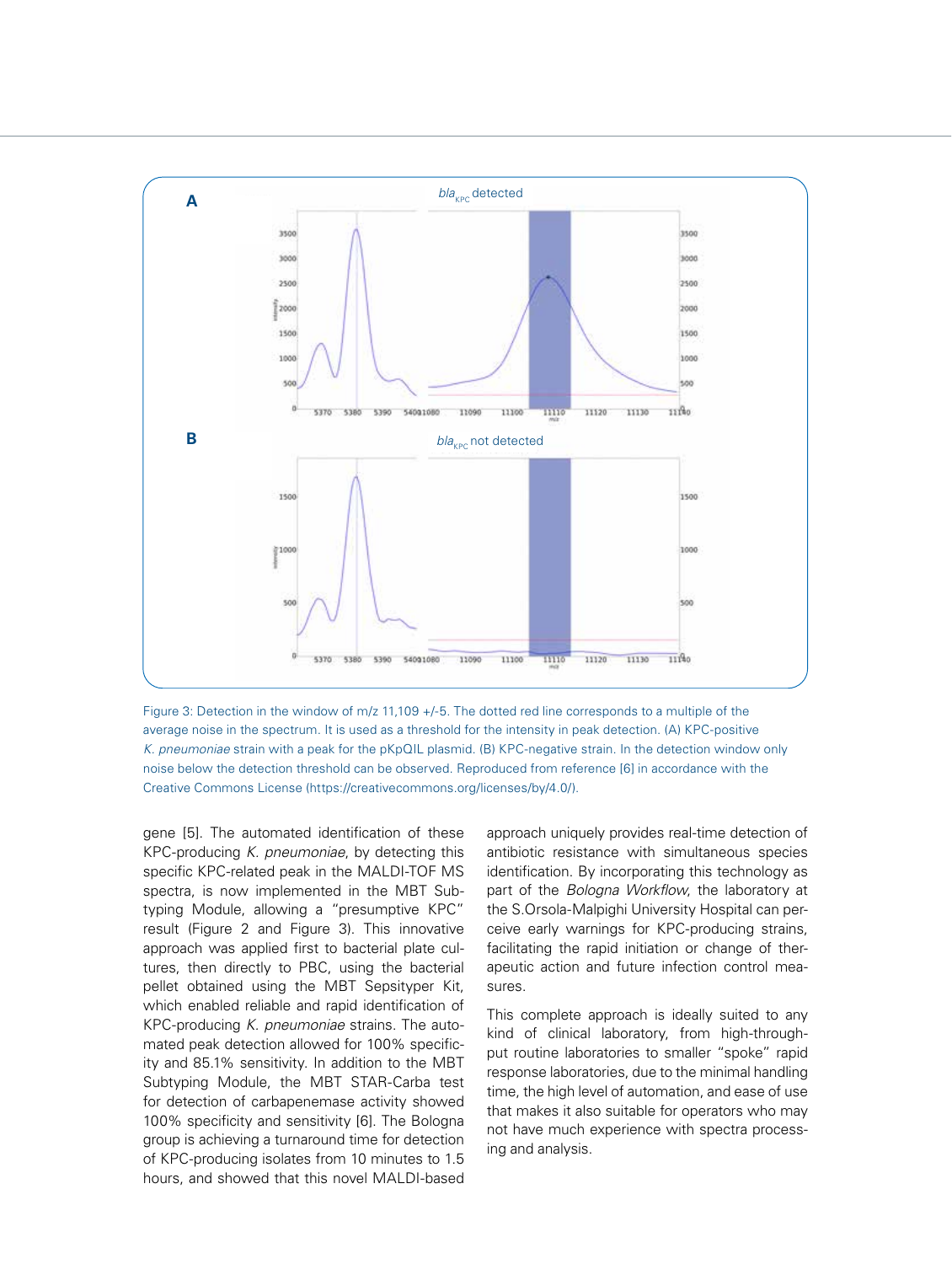*"We also work with other carbapenemase gene families beyond KPC-producing K. pneumoniae, as soon as they emerge in the region"* adds Miriam, continuing: *"For example, we worked on the first Italian outbreak of New Delhi metallo- -lactamase (NDM) in 2011, as well as the Verona integron-mediated metallo-β-lactamase (VIM)-producing Citrobacter freundii hospital outbreak in 2012.* 

*I have extensively worked with the MBT STAR-Carba assay, testing it first on hundreds of strains from plate cultures, and then applying it to blood cultures, and to the extension of the KPC subtyping method to other species of bacteria, in collaboration with Bruker scientists."*

#### **Patient Impact**

The reduced confirmation and identification times achieved by the MBT *Bologna Workflow* enable prompt optimization of antimicrobial therapy, providing patients the best possible chance to recover from infectious disease. Timely alterations of therapeutic treatment are particularly crucial in the case of KPC-producing bacterial strains, since the report of KPC-producing *K. pneumoniae* immediately leads to the escalation of therapy (addition of ceftazidime/avibactam and colistin), and can therefore save patient lives. Every half hour saved to provide a narrowed treatment can be crucial, as this is the time frame required for *Enterobacteriaceae* to duplicate. In the case of sepsis, it has been shown that, for every hour that the appropriate treatment is delayed, the chance of survival decreases by 7.6% [7].

#### **Working with Bruker**

The time savings the MALDI Biotyper provides during microbial identification as part of the *Bologna Workflow* allows technicians to set up AST earlier, conferring a direct effect on treatment. Miriam comments on how the MALDI Biotyper has benefitted the laboratory further:

*"Investing in technology is fundamental, not only to meet the needs of the hospital, but most importantly to meet patient needs. An improvement in patient outcomes should be the driving force for the implementation of any new technology.* 

*The introduction of the MALDI Biotyper has enabled us to provide species identification in minutes, between 24-72 hours faster than with previous methods. I couldn't hope to find better collaborative partners than Bruker scientists, from the scientific assistance point of view, but also on a personal level. The excellent instrument quality was the key deciding factor when assessing how to meet our needs, but the expertise, integrity and collaborative mindset of the scientists helped our decision in choosing Bruker."*

By integrating the MALDI Biotyper into the *Bologna Workflow*, the laboratory can now perform faster and more reliable diagnostics in cases of sepsis, which poses a huge public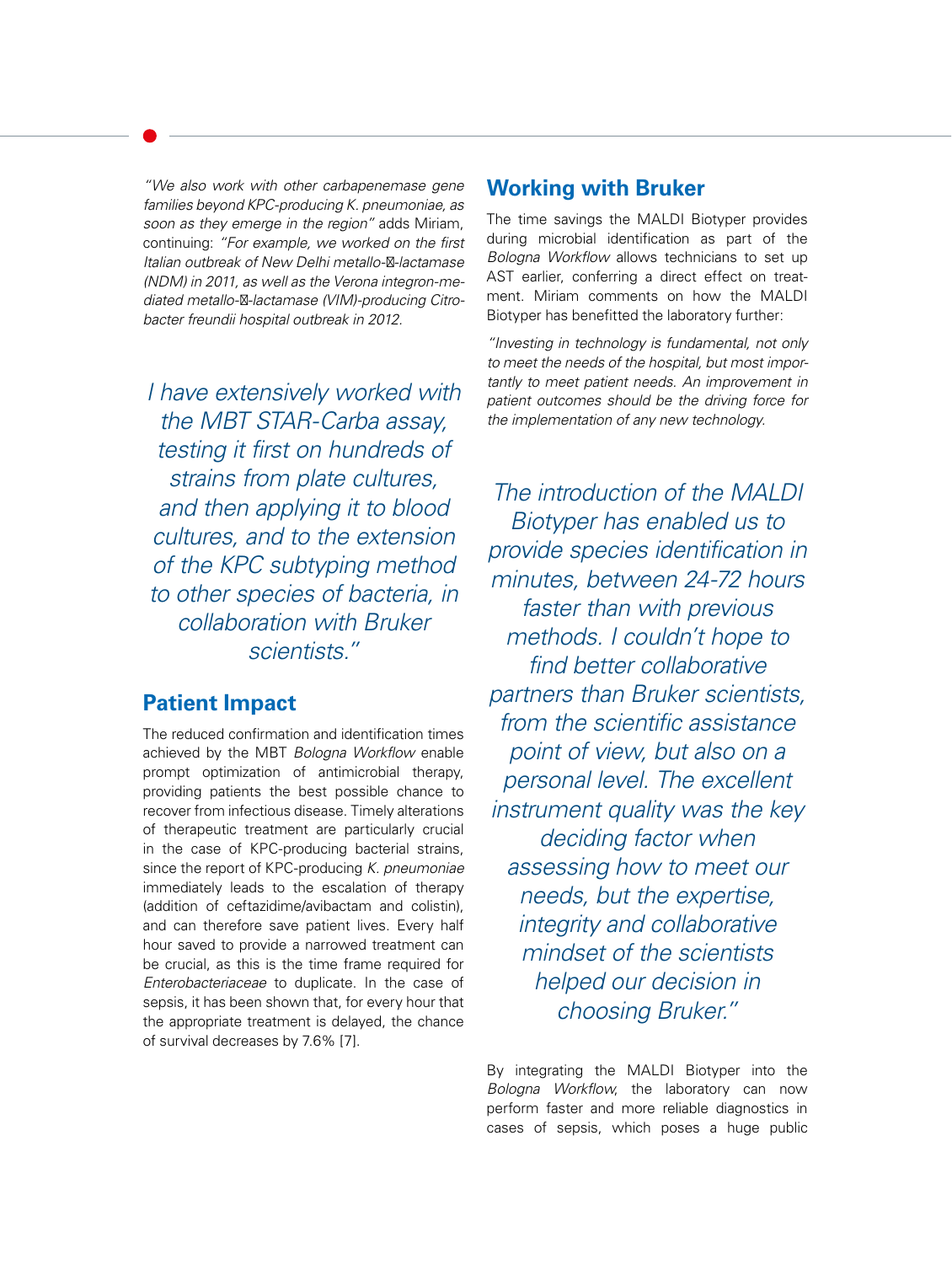health risk across the globe, as well as in the field of epidemiological surveillance of carbapenemase-producing *K. pneumoniae*. Miriam comments on the impact of the MBT on the hospital:

*"The MBT Subtyping Module and MBT Sepsityper workflow have simplified and improved our workflow. Consultants continuously ask us for a MALDI Biotyper result, but we only have one instrument at the moment.* 

*Ever since the introduction of the MBT Subtyping Module and MBT Sepsityper, we have had a long queue for measurements. We are very proud of our work, as we are able to provide more than 91% of correct identifications with the Sepsityper (Table 1). We are also able to identify uncommon species, or a KPC-producing isolate from a single colony in a mixed culture, which would previously require overnight subculturing and a further two tests."*

#### **Future Developments**

There is wide scope for the extension of KPCsubtyping in the future, as well as for the addition of new resistance markers and resistance detection methods. Miriam comments on where she sees the future of the field heading:

*"I see the need for an increasingly more "customized" susceptibility testing, tailored by the results of species identification, combined with the epidemiological data of each setting. I do, however, see the ever-increasing spread of uncommon opportunistic pathogens, given the growing proportion of immunocompromised patients for specific pathologies or medical treatments. This could present a challenge to AST, so the faster we can identify these organisms, the better."* 

In the near future, Miriam plans to carry out a quantitative evaluation of the impact of the *Bologna Workflow* on patients and the hospital, including length of hospital stay, amount/type of antibiotics used, and cost savings.

For more information on the S.Orsola-Malpighi University Hospital, please visit

<https://www.aosp.bo.it/content/home>

For more information on Bruker's MALDI Biotyper systems, please visit

[https://www.bruker.com/products/mass](https://www.bruker.com/products/mass-spectrometry-and-separations/maldi-biotyper-systems.html)[spectrometry-and-separations/maldi-biotyper](https://www.bruker.com/products/mass-spectrometry-and-separations/maldi-biotyper-systems.html)[systems.html](https://www.bruker.com/products/mass-spectrometry-and-separations/maldi-biotyper-systems.html)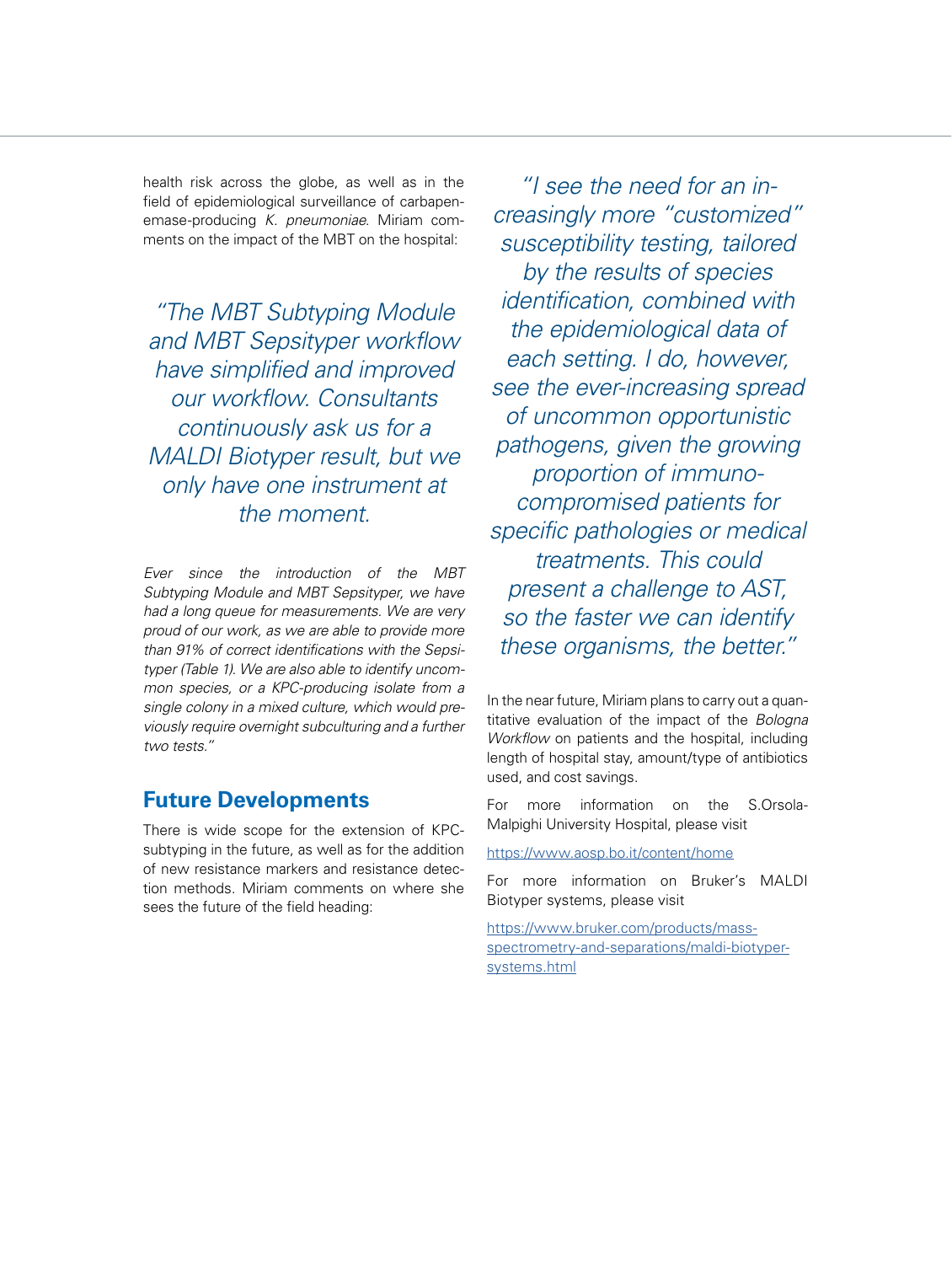#### **References:**

#### [1] <https://www.world-sepsis-day.org/sepsis/>

- [2] Vincent JL, Marshall JC, Namendys-Silva SA, Francois B, Martin-Loeches I, Lipman J, Reinhart K, Antonelli M, Pickkers P, Njimi H et al. (2014) Assessment of the worldwide burden of critical illness: the Intensive Care Over Nations (ICON) audit, *Lancet Respir Med*, 2(5):380-386.
- [3] Summary of the latest data on antibiotic resistance in the European Union, EARS-Net surveillance data, European Centre for Disease Prevention and Control, Nov 2016, [https://ecdc.europa.eu/sites/portal/](https://ecdc.europa.eu/sites/portal/files/documents/antibiotics-EARS-Net-summary-2016_0.pdf) [files/documents/antibiotics-EARS-Net](https://ecdc.europa.eu/sites/portal/files/documents/antibiotics-EARS-Net-summary-2016_0.pdf)[summary-2016\\_0.pdf](https://ecdc.europa.eu/sites/portal/files/documents/antibiotics-EARS-Net-summary-2016_0.pdf) [Accessed 14/12/2018].
- [4] Antimicrobial resistance surveillance in Europe 2016, European Centre for Disease Prevention and Control, 15 Nov 2017, [https://ecdc.](https://ecdc.europa.eu/en/publications-data/antimicrobial-resistance-surveillance-europe-2016 ) [europa.eu/en/publications-data/antimicrobial](https://ecdc.europa.eu/en/publications-data/antimicrobial-resistance-surveillance-europe-2016 )[resistance-surveillance-europe-2016](https://ecdc.europa.eu/en/publications-data/antimicrobial-resistance-surveillance-europe-2016 ) [Accessed 14/12/2018].
- [5] Lau AF, Wang H, Weingarten RA, Drake SK, Suffredini AF, Garfield MK, Chen Y, Gucek M, Youn J, Stock F, Tso H, DeLeo J, Cimino JJ, Frank KM and Dekker JP (2014) A Rapid Matrix-Assisted Laser Desorption Ionization–Time of Flight Mass Spectrometry-Based Method for Single-Plasmid Tracking in an Outbreak of Carbapenem-Resistant *Enterobacteriaceae*, *Journal of Clinical Microbiology*, 52:8, pp. 2804-12, DOI: 10.1128/JCM.00694-14.
- [6] Cordovana M, Kostrzewa M, Glandorf J, Bienia M, Ambretti S and Pranada AB (2018) A Full MALDI-Based Approach to Detect Plasmid-Encoded KPC-Producing *Klebsiella pneumoniae, Frontiers in Microbiology,* 9:2854 <https://doi.org/10.3389/fmicb.2018.02854>
- [7] Kumar A, Roberts D, Wood KE, Light B, Parillo JE, Sharma S, Suppes R, Feinstein D, Zanotti S, Taiberg L, Gurka D, Kumar A and Cheang M. (2006) Duration of hypotension before initiation of effective antimicrobial therapy is the critical determinant of survival in human septic shock, *Critical Care Medicine,*  34(6):1589-96.



S.Orsola-Malpighi University Hospital